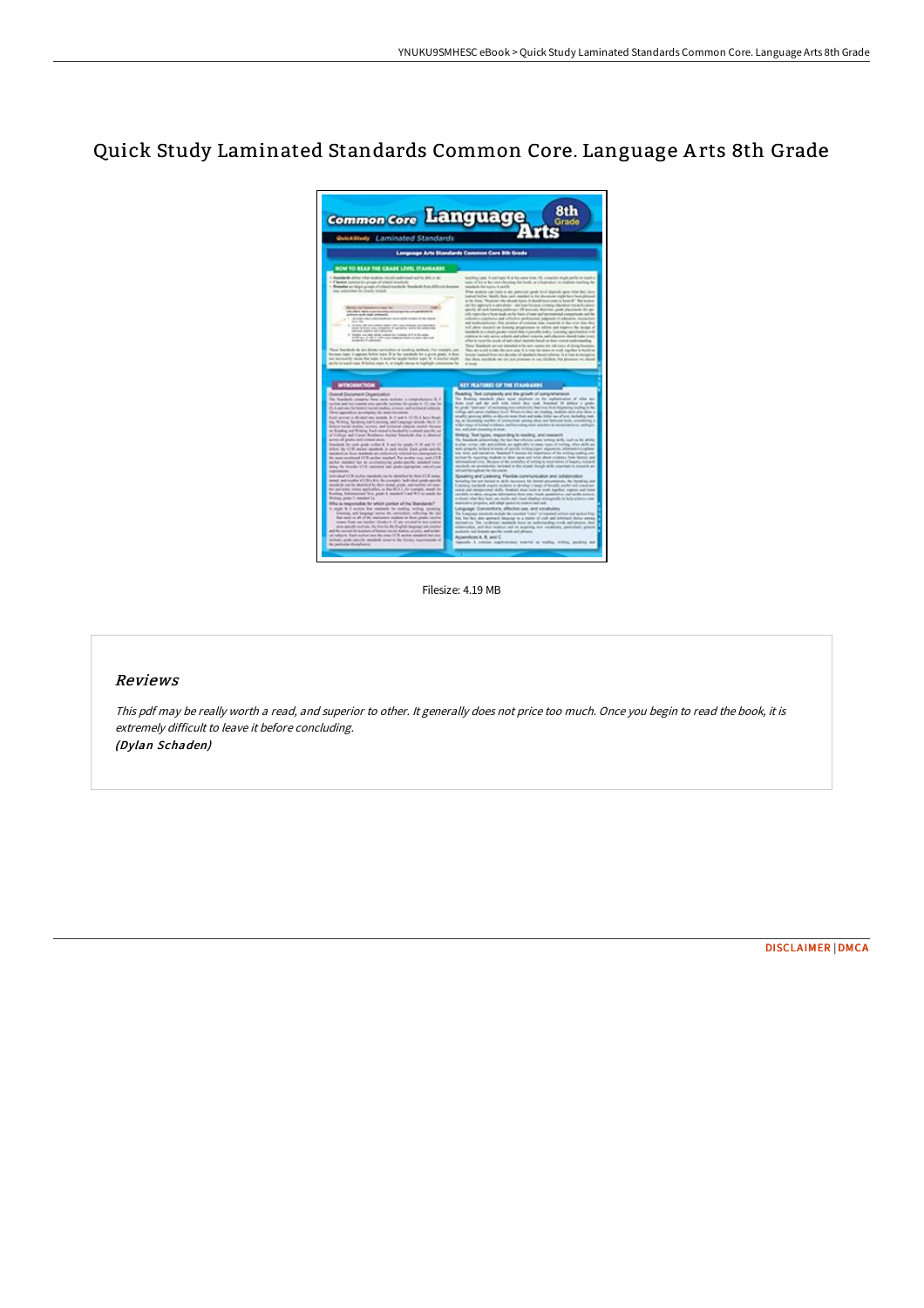# QUICK STUDY LAMINATED STANDARDS COMMON CORE. LANGUAGE ARTS 8TH GRADE



Bar Chart, Inc., NY, 2014. Paperback. Book Condition: New. Laminated paper sheets with punch holes for 3-ring binder. 6 pages, 3 folds. Many titles available. Size: 4to - over 9¾" - 12" tall.

 $\mathbf{r}$ Read Quick Study [Laminated](http://bookera.tech/quick-study-laminated-standards-common-core-lang.html) Standards Common Core. Language Arts 8th Grade Online  $\blacksquare$ Download PDF Quick Study [Laminated](http://bookera.tech/quick-study-laminated-standards-common-core-lang.html) Standards Common Core. Language Arts 8th Grade